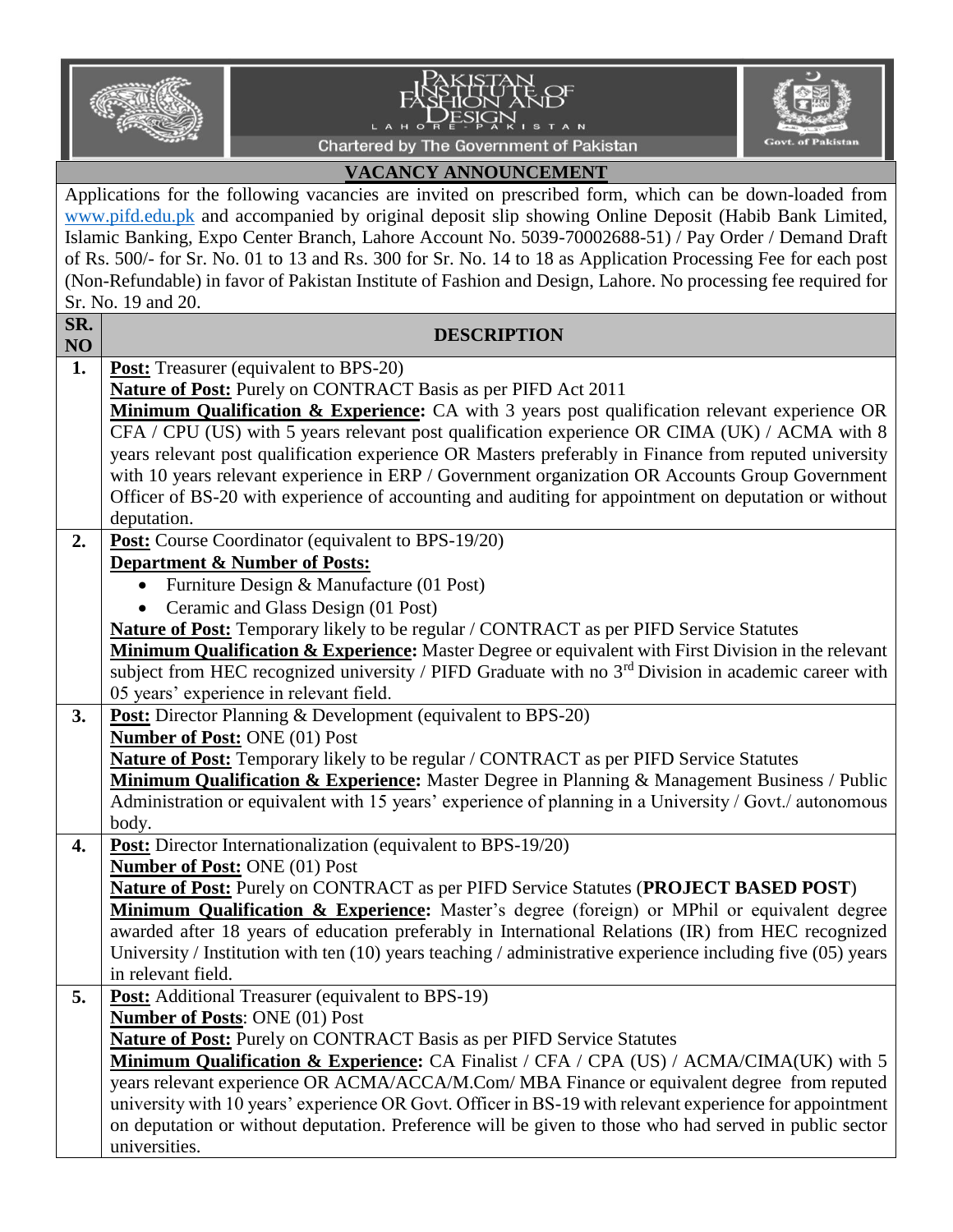| 6.  | <b>Post:</b> Deputy Director Internationalization (equivalent to BPS-18)                                   |
|-----|------------------------------------------------------------------------------------------------------------|
|     | <b>Number of Post: ONE (01) Post</b>                                                                       |
|     | <b>Nature of Post:</b> Purely on CONTRACT as per PIFD Service Statutes (PROJECT BASED POST)                |
|     | Minimum Qualification & Experience: Master's or equivalent degree awarded after 16 years                   |
|     | (preferably 18 year) of education from HEC recognized University / Institution preferably in International |
|     | Relations (IR) with five (5) years teaching / administrative experience including two (02) years in        |
|     | relevant field.                                                                                            |
| 7.  | <b>Post:</b> Lecturer (equivalent to BPS-18)                                                               |
|     | Department & Number of Posts: Foundation Year Studies (01 Post), Ceramic and Glass Design (01              |
|     | Post)                                                                                                      |
|     | Nature of Post: Temporary likely to be regular / CONTRACT as per PIFD Service Statutes                     |
|     | Minimum Qualification & Experience: First Professional Degree (4 Years minimum or equivalent               |
|     | awarded after 16 years of education with major in relevant field) in First Division from PIFD or any HEC   |
|     | recognized university / institution with no third division in the academic career. Teaching / Work         |
|     | experience in an educational institution will be preferred.                                                |
| 8.  | <b>Post:</b> Manager Information Technology (equivalent to BPS-18)                                         |
|     | <b>Number of Posts: ONE (01) Post</b>                                                                      |
|     | Nature of Post: Temporary likely to be regular / CONTRACT as per PIFD Service Statutes                     |
|     | Minimum Qualification & Experience: First Class Master Degree in Computer Science (M.Sc. / MCS             |
|     | / MIS/IT) or equivalent / BS (Hons.) in IT / CS or equivalent from HEC recognized institutes /             |
|     | Universities. Candidates having relevant Certification (MCSE / CCNA / CCNP / OCP / MCSD) or                |
|     | equivalent will be preferred. At least 5 years' experience having highly skilled technical assistance in   |
|     | LAN / WAN planning, system analysis and designing, integration, operational engineering, support and       |
|     | architecture of the network/system infrastructure including 2 years Administrative and Technical           |
|     | experience of running a IT project in Public Sector University/Institution. Excellent oral and written     |
|     | communication skills.                                                                                      |
| 9.  | <b>Post:</b> Deputy Course Coordinator (equivalent to BPS-18)                                              |
|     | <b>Department &amp; Number of Posts:</b> Fashion Design (01 Post)                                          |
|     | Nature of Post: Temporary likely to be regular / CONTRACT as per PIFD Service Statutes                     |
|     | Minimum Qualification & Experience: Master Degree or equivalent with First Division in the relevant        |
|     | subject from HEC recognized university / PIFD (PSFD /Fashion Design) Graduate with no 3rd Division         |
|     | in academic career with 3 years relevant experience.                                                       |
| 10. | Post: Electrical Engineer (equivalent to BPS-17)                                                           |
|     | <b>Number of Posts: ONE (01) Post</b>                                                                      |
|     | <b>Nature of Post:</b> Temporary likely to be regular / CONTRACT as per PIFD Service Statutes              |
|     | Minimum Qualification & Experience: B. Sc or equivalent degree in Electrical Engineering preferably        |
|     | from UET or any other HEC recognized university with two year relevant experience.                         |
| 11. | <b>Post:</b> Teaching Associate (equivalent to BPS-17)                                                     |
|     | <b>Department &amp; Number of Posts:</b> Ceramic and Glass Design (01 Post)                                |
|     | <b>Nature of Post:</b> Temporary likely to be regular / CONTRACT as per PIFD Service Statutes              |
|     | Minimum Qualification & Experience: Minimum 4-Year Bachelor's Degree or Equivalent (with major             |
|     | in relevant field) from HEC recognized university or any accredited foreign university. Experience of      |
|     | working in an educational institution will be preferred.                                                   |
| 12. | <b>Post:</b> Assistant Director QEC (equivalent to BPS-17)                                                 |
|     | <b>Nature of Post:</b> Temporary likely to be regular / CONTRACT as per PIFD Service Statutes              |
|     | Minimum Qualification & Experience: MSc Total Quality Management (TQM) or equivalent from                  |
|     | HEC recognized University / Institute with at least 2 years working experience in Public / Private         |
|     | University/ Institution including 1 year in the relevant field of quality assurance / management will be   |
|     | preferred.                                                                                                 |
| 13. | <b>Post:</b> Software Engineer / Software Programmer (equivalent to BPS-17)                                |
|     | <b>Number of Post: TWO (02) Posts</b>                                                                      |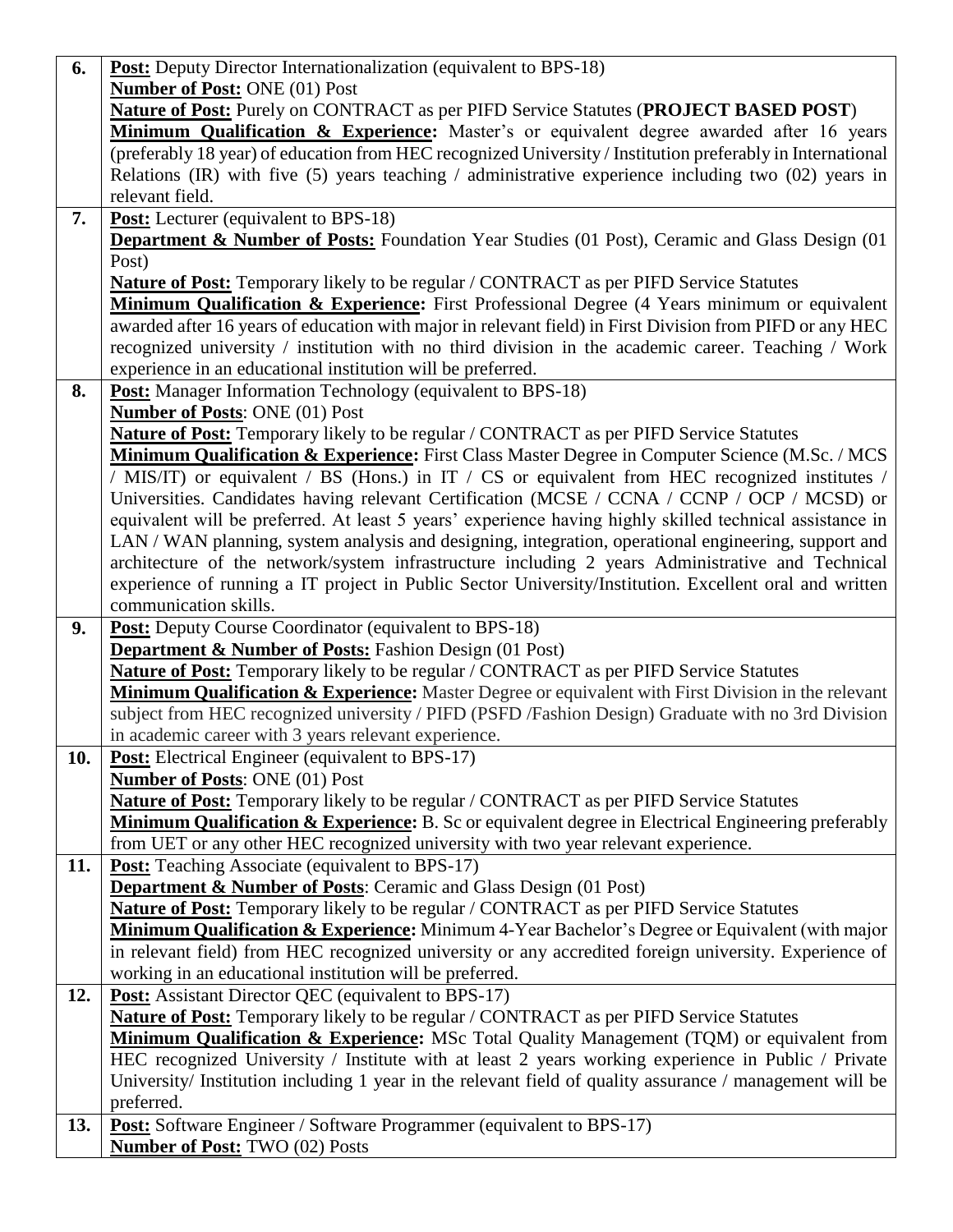|     | Nature of Post: Temporary likely to be regular / CONTRACT as per PIFD Service Statutes                                  |
|-----|-------------------------------------------------------------------------------------------------------------------------|
|     | <b>Minimum Qualification &amp; Experience:</b> Master Degree in Computer Science (M.Sc. / MCS / MIS / IT)               |
|     | or equivalent / BS (Hons.) in IT / CS or equivalent from HEC recognized institutes / Universities. At                   |
|     | least 02 Years relevant experience in Flash MX, JSP / Servlets, JavaScript, Action Script, DHTML,                       |
|     | XML. Technical knowledge in Microsoft .Net web-based solution and development using .Net                                |
|     | Framework, ASP.NET. Extensive knowledge of software life Cycle. Software Engineers with passion                         |
|     | for developing rich internet applications and an eye for details with experience in Ul design and                       |
|     | programming. Excellent oral and written communication skills.                                                           |
|     | <b><u>Note:</u></b> The applicants who already applied against the post advertised on $9th$ May, 2021 need not to apply |
|     | again, their previous application will be considered against this advertisement.                                        |
| 14. | <b>Post:</b> Transport Officer (equivalent to BPS-16)                                                                   |
|     | <b>Number of Posts: ONE (01) Post</b>                                                                                   |
|     | <b>Nature of Post:</b> Temporary likely to be regular / CONTRACT as per PIFD Service Statutes                           |
|     | Minimum Qualification & Experience: Diploma in Associate Engineering (Mechanical/Auto) from a                           |
|     | recognized institute with five years relevant experience of handling transport matters.                                 |
| 15. | <b>Post:</b> Assistant (equivalent to BPS-15)                                                                           |
|     | <b>Number of Posts: ONE (01) Post</b>                                                                                   |
|     | <b>Nature of Post:</b> Purely on CONTRACT Basis as per PIFD Service Statutes                                            |
|     | Minimum Qualification & Experience: Graduate, at least in 2nd Div., from a recognized university;                       |
|     | preference will be given to those who have knowledge of word processing and typing with three years'                    |
|     | experience.                                                                                                             |
| 16. | Post: Lab. Technician (Computer) equivalent to BPS-15                                                                   |
|     | <b>Number of Posts: TWO (02) Posts</b>                                                                                  |
|     | Nature of Post: Temporary likely to be regular / CONTRACT as per PIFD Service Statutes                                  |
|     | Minimum Qualification and Experience: BS (Hons.) in IT/CS or equivalent from HEC recognized                             |
|     | institutes / Universities. At least 1 years' experience in the relevant field in a reputed public or private            |
|     | sector organization. OR DAE $(2nd Div.)$ computer sciences or Electronics / Electrical or equivalent from               |
|     | recognized institutions. At least 3 years' experience in the relevant field in a reputed public or private              |
|     | sector organization.                                                                                                    |
| 17. | <b>Post:</b> Technicians (Electrical / Air Conditioning) equivalent to BPS-14                                           |
|     | <b>Number of Posts: ONE (01) Post for each category</b>                                                                 |
|     | Nature of Post: Temporary likely to be regular / CONTRACT as per PIFD Service Statutes                                  |
|     | <b>Minimum Qualification &amp; Experience:</b> Three years Diploma of Associate Engineer (Electrical / Air-             |
|     | Conditioning) from Board of Technical Education or any recognized institute with 3 years' experience                    |
|     | in the relevant field.                                                                                                  |
| 18. | <b>Post:</b> Cook (equivalent to BPS-05)                                                                                |
|     | <b>Department &amp; Number of Posts: ONE (01) Post</b>                                                                  |
|     | Nature of Post: Purely on CONTRACT Basis as per PIFD Service Statutes                                                   |
|     | Minimum Qualification & Experience: Skilled and literate person with 3 years relevant experience.                       |
| 19. | <b>Post:</b> Naib Qasid (equivalent to BPS-01)                                                                          |
|     | <b>Number of Posts: TWO (02) Posts</b>                                                                                  |
|     | <b>Nature of Post:</b> Purely on CONTRACT Basis as per PIFD Service Statutes                                            |
|     | <b>Minimum Qualification:</b> Matriculation                                                                             |
| 20. | <b>Post:</b> Female Attendant (Day Care Center)                                                                         |
|     | <b>Number of Posts: TWO (02) Posts</b>                                                                                  |
|     | <b>Nature of Post:</b> Purely on CONTRACT Basis as per PIFD Service Statutes                                            |
|     | Minimum Qualification: Literate with sound health and relevant experience.                                              |

Application Form with complete CV accompanies by original Bank Deposit Slip with attested copies of domicile, educational and experience documents, must reach the undersigned till **17th September, 2021**. Applications received after due date and incomplete will not be entertained.